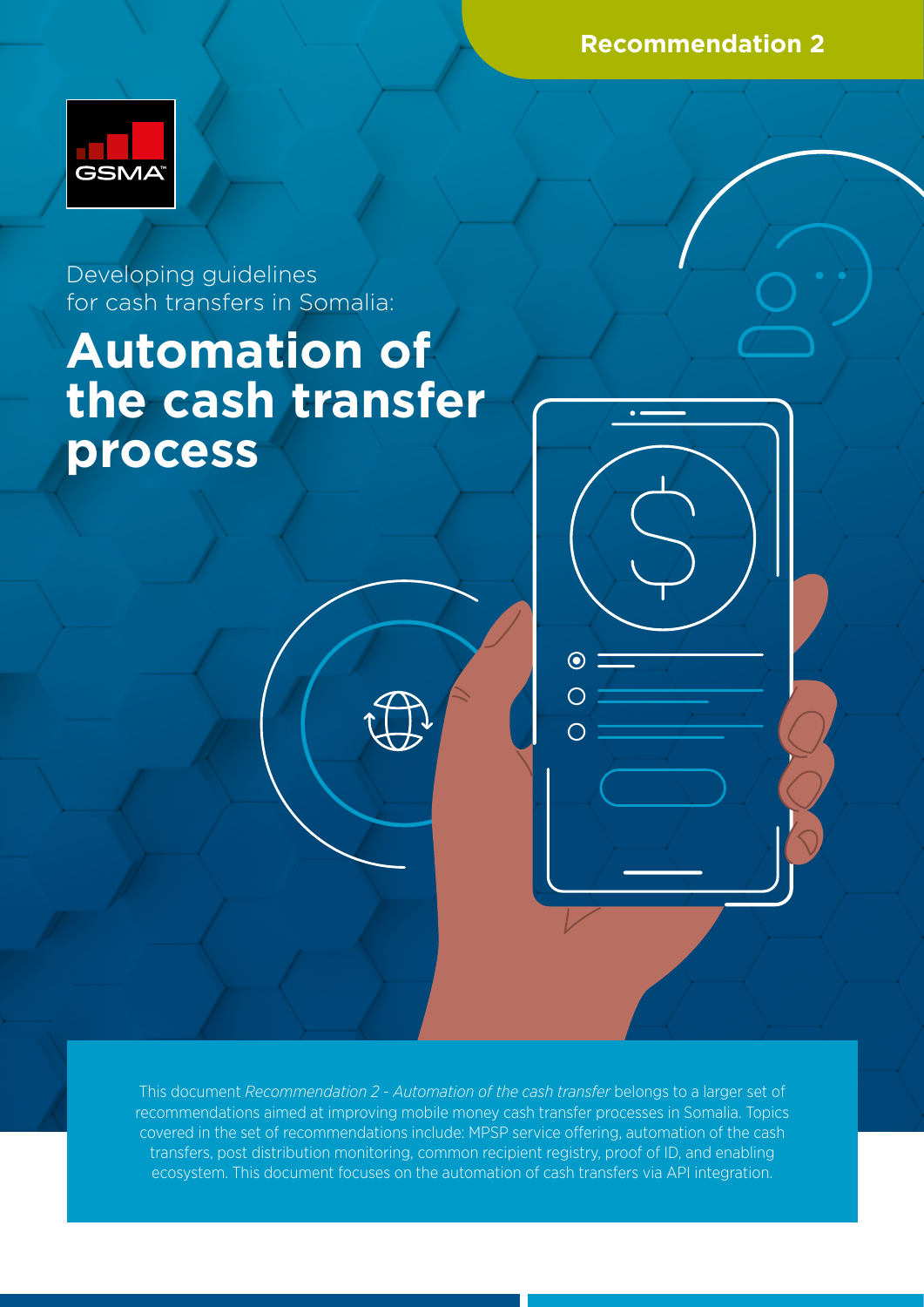

The GSMA represents the interests of mobile operators worldwide, uniting more than 750 operators with almost 400 companies in the broader mobile ecosystem, including handset and device makers, software companies, equipment providers and internet companies, as well as organisations in adjacent industry sectors. The GSMA also produces the industry-leading MWC events held annually in [Barcelona](https://www.mwcbarcelona.com), [Los Angeles](https://www.mwclosangeles.com/home1/) and [Shanghai](https://www.mwcshanghai.com), as well as the [Mobile 360 Series](https://www.mobile360series.com) of regional conferences.

For more information, please visit the GSMA corporate website at [www.gsma.com](https://www.gsma.com)

Follow the GSMA on Twitter: [@GSMA](https://twitter.com/gsma)



The Somalia Cash Working Group (CWG) leads the inter-sectoral cash coordination mechanism and aims to improve the coordination of cash assistance, quality of implementation of cash assistance monitoring, evaluation and learning. It is co-chaired by the World Food Programme and Concern Worldwide/Somali Cash Consortium. The Financial Service Provider (FSP) workstream's objective is improving the systems and processes of humanitarian mobile money cash transfers in Somalia, benefiting programme participants by working with implementing agencies, mobile network operators, private sector and learning partners. The GSMA M4H has supported the FSP's work since 2020.

Further information on the Somalia CWG can be found here: [www.humanitarianresponse.info/en/operations/somalia/](https://www.humanitarianresponse.info/en/operations/somalia/cash-activities) [cash-activities](https://www.humanitarianresponse.info/en/operations/somalia/cash-activities)

#### GSMA Mobile for Humanitarian Innovation

The GSMA Mobile for Humanitarian Innovation programme works to accelerate the delivery and impact of digital humanitarian assistance. This will be achieved by building a learning and research agenda to inform the future of digital humanitarian response, catalysing partnerships and innovation for new digital humanitarian services, advocating for enabling policy environments, monitoring and evaluating performance, disseminating insights and profiling achievements. The programme is supported by the UK Foreign, Commonwealth & Development Office.

Learn more at [www.gsma.com/m4h](https://www.gsma.com/mobilefordevelopment/mobile-for-humanitarian-innovation/) or contact us at [m4h@gsma.com](mailto:m4h%40gsma.com?subject=) 

Follow GSMA Mobile for Development on Twitter: [@GSMAm4d](https://twitter.com/GSMAm4d)



This material has been funded by UK aid from the UK government; however, the views expressed do not necessarily reflect the UK Government's official policies.



#### **Altai Consulting partnered with Tusmo in Somalia GSMA Mobile for Humanitarian Innovation Programme Contributors**

Jaki Mebur, Market Engagement Manager Belinda Baah, Insights Manager Ken Okong'o, Senior Policy and Advocacy Manager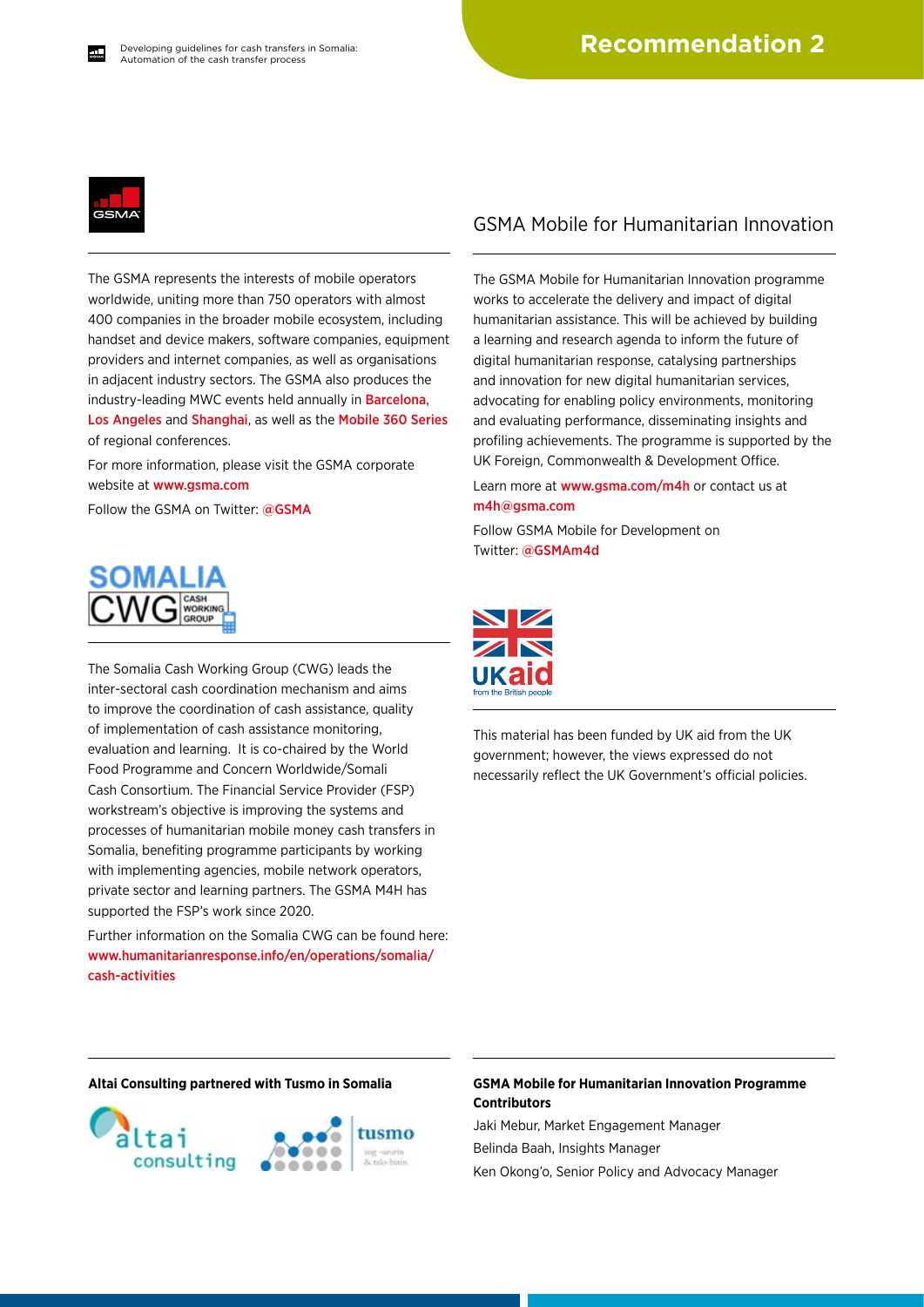### 1 Current state

The majority of INGOs/agencies that work in Somalia rely on MPSP employees to process cash transfers to recipients and share disbursement reports with the INGOs/agencies, leading to a lack of control over the process on the side of the INGO/agency. The current process relies on manual mechanisms and requires several steps:

- 1. The INGO/agency sends money, through a bank transfer, to the MPSP bank account, equivalent to the total amount to be transferred to recipients and the agreed upon transfer fees. A few INGOs/ agencies have arranged to transfer the money in arrears, for a higher transfer fee;
- 2. The INGO/agency sends an MS Excel file by email to the MPSP focal point, which contains the recipients' names, phone numbers and amounts to be transferred;
- 3. The MPSP verifies this list against its own customer list and identifies eventual discrepancies (e.g., different name for the same phone number);
- 4. The MPSP shares a list of discrepancies with the INGO/agency. Funds cannot be transferred to those recipients until the discrepancy has been

corrected either by manually correcting data entry/spelling mistakes or by re-verifying the information with the respondents;

- 5. The MPSP transfers the funds to the recipients' mobile wallets. In some cases, recipients are requested to enter a PIN code to authenticate themselves prior to the actual transfer and allow the fund transfer to their wallet;
- 6. The MPSP shares a mobile money disbursement report with the INGO/agency by email, highlighting the results of the funds transfers, e.g., for each recipient, an indication of whether the funds could be transferred or not, due to inactive SIM, blocked wallet or other;
- 7. The INGO/agency and the MPSP reconcile the data on the amount that was paid in excess by the INGO/agency to the MPSP (in the case where funds could not be transferred to the recipient due to discrepancies between the INGO/agency and MPSP lists, inactive accounts, blocked wallets, etc.). This is typically either sent back to the INGO/agency or offset against future transfers.

# 2 Identified challenges

There are several challenges and risks associated with manual processes for mobile money transfers:

- **1. Fraud:** The data is typically shared via MS Excel files (which are easily accessible and modifiable) and with different people throughout the process (within the INGO/agency and the MPSP);
- **2. Data entry error:** The process is entirely manual, so human mistakes can occur when entering recipients' phone numbers, names, amounts to transfer or when ordering the payment;
- **3. Privacy and Data protection concerns:** Recipient transfer lists contain personally sensitive information such as the name of the recipient and the date on which they will receive a certain amount of money, and this data is shared by email, often with several people in copy including INGO/agency employees and MPSP employees;
- **4. Time and complexity of the process:** The transfer process requires several steps and is dependent on each stakeholder (on the INGO/agency side and the MPSP side) to fulfil their responsibilities in a timely and accurate manner. In some cases, recipient lists are not saved in the MPSP system so a new list and the verification of recipients against the MPSP's customer list occurs prior to each new transfer.

There is therefore room for improvement regarding the level of security, efficiency and complexity of the transfer process, and to ensure personal data privacy and enable INGO/agency to have full control over its mobile money transfers to its recipients.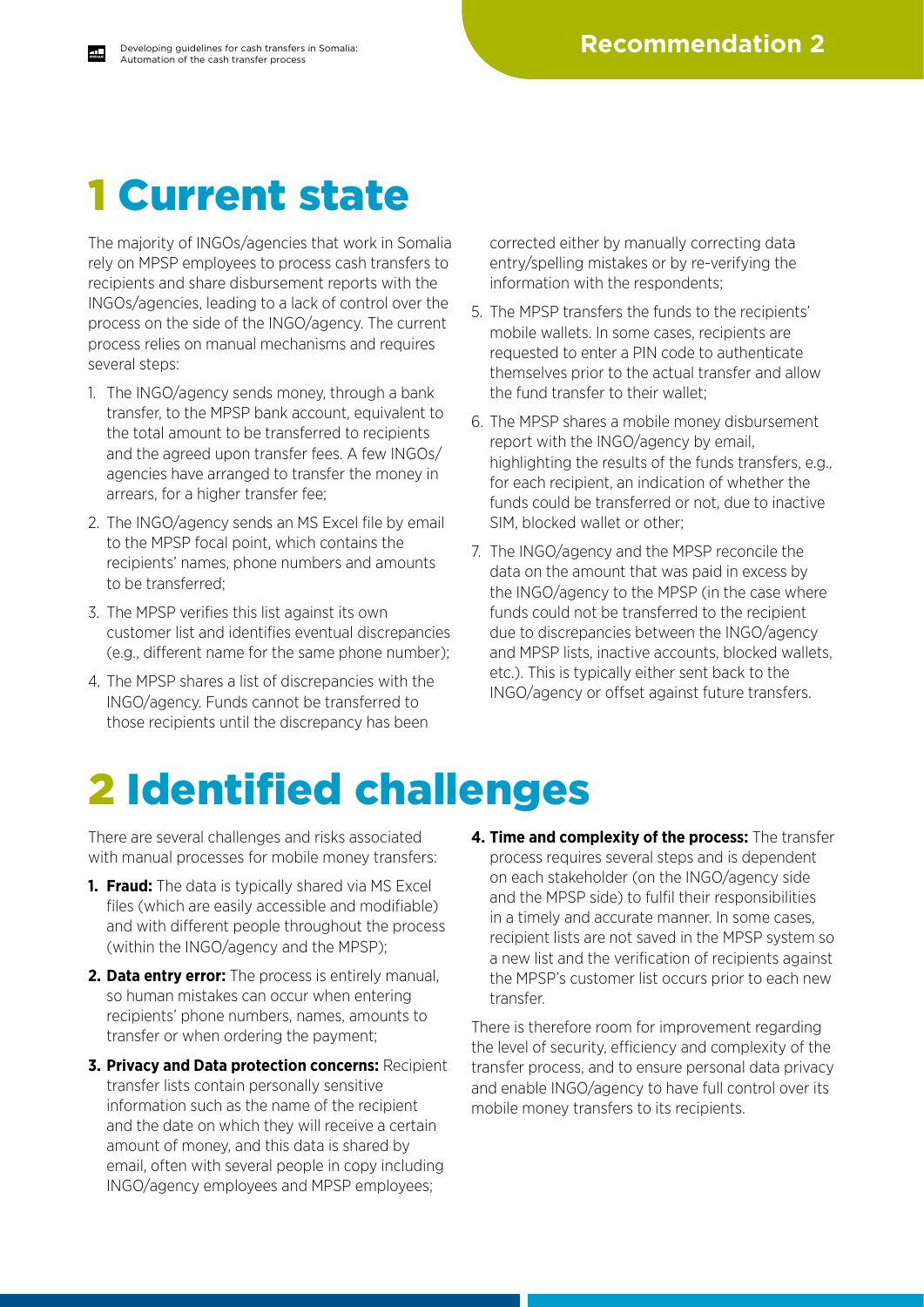## **3 Potential solutions**

Automation of the mobile money transfer process is essential for any market." – Technology provider, Kenya

According to technology experts, the automation of mobile money transfer processes is the norm in other markets and the way forward to increase security and trust in such transfers, as well as simplify the process for all stakeholders. Three solutions could be implemented to automate mobile money transfers:

- **1. E-wallets for INGOs:** Each INGO/agency would have their own mobile wallet with each MPSP. They would top-up their wallets by making bank transfers to the MPSP, which converts this amount into e-money. Recipients' personal data would be protected and INGOs/agencies would then have total control over their wallet and could spend or transfer their mobile money as they wish.
- **2. Payment portal:** Each INGO/agency would have access to their own payment portal, linked to their e-wallet. They would use the portal to upload new recipient data, launch payments to recipients and automatically receive feedback on the transfers (i.e. whether the money could be sent to recipients or not). The portal eliminates the need for human intermediation to operate mobile money transfers at the MPSP level. The entire process would be automated and managed autonomously by the INGO/agency directly from the portal. Validation and checking mechanisms could be implemented so that only authorised personnel at the INGO/agency could launch payments and payments would only become effective after validation from another person (e.g. a Chief Financial Officer ).
- **3. API integration:** To enable this disintermediation on the MPSP side, APIs would be used to directly connect the portal to the MPSP mobile money infrastructure. This integration would allow the INGO/agency portal to "query" the MPSP customer list and automatically verify recipient data. On the portal, the INGO/agency would automatically see the recipients for which there is a discrepancy and would take the necessary actions, such as deduplication, to correct the data prior to sending the funds. Similarly, once a payment is launched by the INGO/agency using the portal, the system would be "queried" and error messages would be automatically sent to the portal to inform the INGO/agency about recipients whose wallets are inactive or blocked.

<sup>1</sup> Efforts are currently being made by the Federal Government of Somalia (FGS) with support from the World Bank Group to implement an inter-bank payment system through the Somali Core Economic Institutions and Opportunities (SCORE) programme. The inter-bank payment system would improve the process significantly. However, this initiative is expected to be developed over the long-term. The solutions provided here concentrate on the shorter-term to enable to process to be improved in the meantime.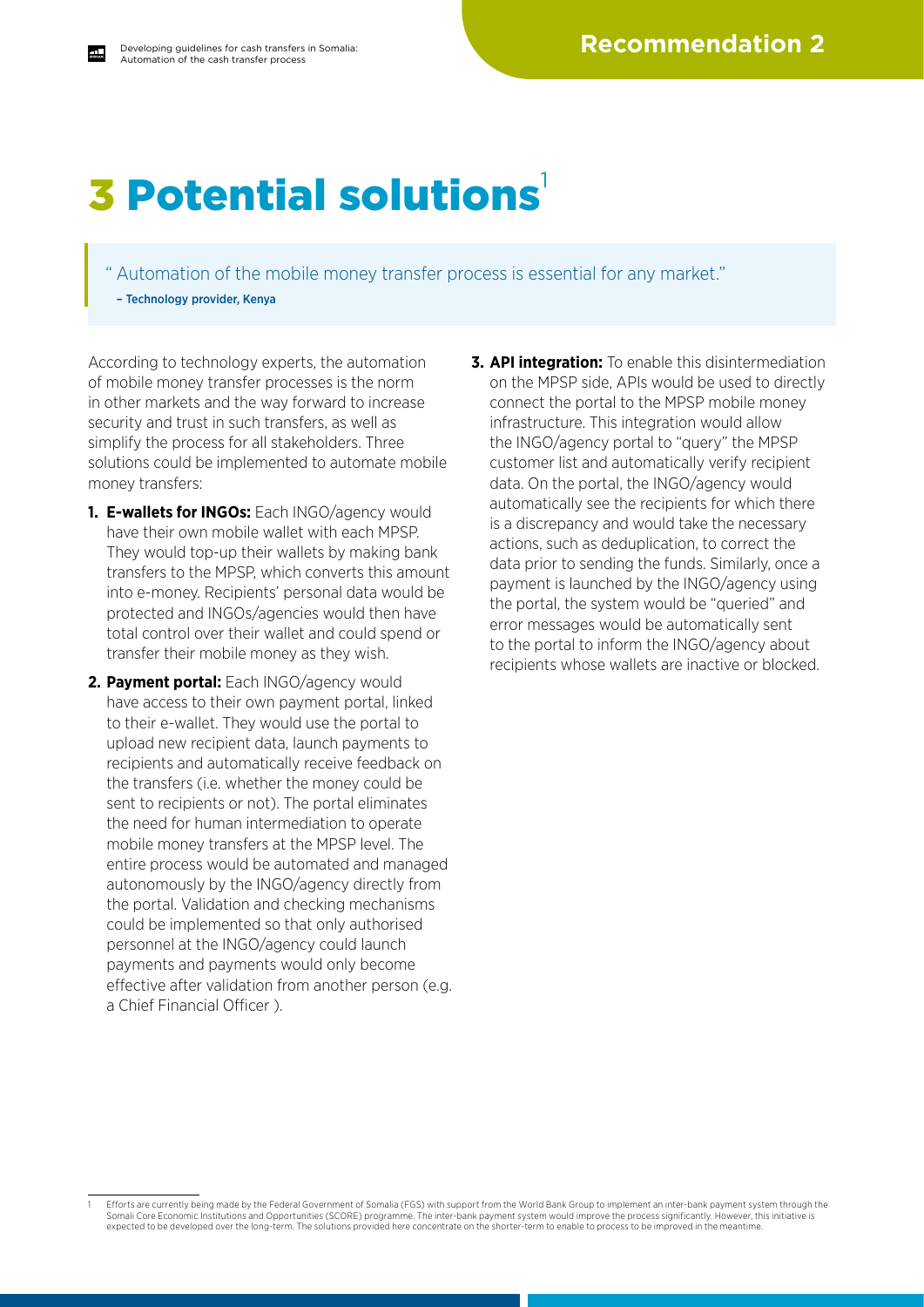#### Figure 1

#### **Example of a mobile money payment portal2**



A pilot for such a system has already been launched through Telesom in Somaliland and there are plans to expand the service to all customers in the coming months.

" We have recently developed a system which allows humanitarian agencies to enter their orders for cash transfer into the system themselves, which cuts-out any errors. Humanitarian agencies will be able to easily obtain reports, such as how much has been sent, the balance remaining, and a list of recipients who haven't yet received the money, and any errors which may be present. We've used this system with a few agencies so far, but overall we have set an aim whereby we would like all our cash transfer customers to use this system within the coming  $3$  months." - MPSP. Somaliland

In South Central, a pilot has been launched using a similar system but was put on pause due to the Covid-19 pandemic. Feedback is therefore not yet available but the pilot shows potential and willingness on the side of the Somalia MPSPs to provide such services.

" Rather than letting [MPSP] send money to recipients, [agency, in the framework of a pilot project] negotiated a portal. The money received by [MPSP] is in a [agency]-specific mobile wallet and [agency] has access to a portal whereby we control sending the transfers to recipients ourselves."

– INGO/agency operating in South-Central

In other markets, technology providers $3$  have specialised in the delivery of such systems to various types of customers, including INGOs/agencies. In addition to designing ad-hoc portals for their INGO/ agency customers, they also manage negotiations with each MPSP (including opening e-wallets and API integration with each). This enables each INGO/ agency to open one mobile money wallet with its technology provider and to manage all its mobile money transactions from a single portal with all MPSPs operating in the market. For INGOs/agencies that provide cash transfers to several markets, the portal can also integrate various MPSPs form various countries, which can all be managed from the same portal. However, such technology providers currently do not operate in Somalia due to the country's instability and uncertainty regarding regulations for digital financial services providers (other than banks or MPSPs).

Source: Altai Consulting picture. Illustrative only.

<sup>3</sup> For this research, we identified Segovia and Africa's Talking provided such solutions, although other firms may also operate in this market.